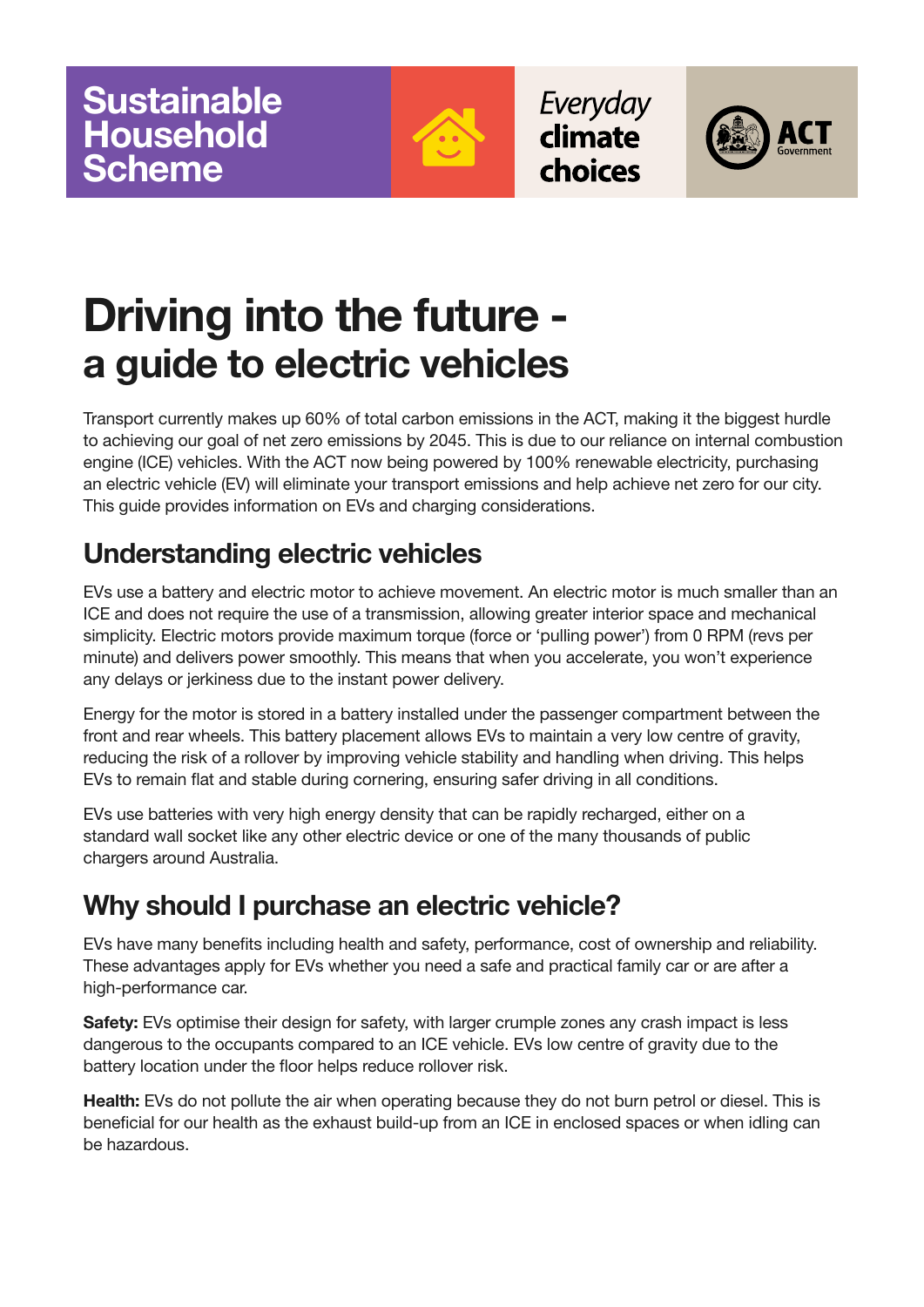**Performance:** EVs can accelerate more rapidly than comparable ICE vehicles, ensuring an exciting driving experience with adequate power for overtaking and country driving. From a practical and safety perspective this is helpful as it reduces the time needed to get up to speed on roads and limits overtaking time. For motoring enthusiasts, EVs offer greater acceleration and smooth power delivery, along with excellent handling due to their low centre of gravity and instant torque.

**Regenerative braking:** An EV can take advantage of regenerative braking, where the electric motor generates energy during braking. This charges the battery instead of wearing down brakes, improving efficiency and reducing brake servicing costs. A bonus if you are doing a lot of stop-start city driving.

**Space:** As the battery pack in an EV is stored neatly under the floor and electric motors take up very little space. There is generally more interior space on offer than a comparable ICE vehicle, including more front and rear legroom for taller passengers.

**Refinement:** Internal combustion engines are loud and create vibrations that are sent through the body of a car, reducing comfort for occupants. An electric motor is vibration free and operates in near silence, which provides a more comfortable and luxurious driving experience.

**Reliability:** There is very little that can go wrong in an EV and almost no susceptibility to drivetrain failure due to the robust nature of batteries and electric motors. EVs also have less servicing requirements, making them cheaper to maintain than an ICE vehicle.

**Running costs:** An ICE car consuming 10L/100km of petrol at \$1.50/L would cost \$15 per 100km, while an average EV charged with electricity at 26c/kWh would only cost around \$4 per 100km when charged at home. This cost can be much less if charging with off peak electricity or using solar panels. EVs also have very limited servicing requirements, typically only requiring annual safety and functionality checks. This can represent a cost saving of \$500 - \$1,000 per year for the life of the vehicle.

**Emissions free:** The ACT electricity grid is powered by 100% renewable electricity, so EVs are always emission free when charged in the ACT. Interstate travel may not always be emission free due to gas and coal in the national energy mix but will still have lower emissions than driving an ICE vehicle. Some public EV chargers in other states are powered from 100% renewable energy.

## **Choosing the right EV**

There is a wide variety of new and used EV models currently available in Australia including SUVs, sedans, and hatchbacks, with most reasonably priced EVs achieving ranges of at least 300km on a full battery. There is a variety of EVs ranging in size to satisfy buyers regardless of whether you prioritise range, safety, practicality, or performance. For enthusiasts, there are several EV options offering very high levels of performance, usually for much lower prices than their ICE counterparts.

When it comes to buying an EV in the ACT, you can benefit from the stamp duty waiver and free registration, for more information go to the [Zero Emissions Vehicles web page](https://www.environment.act.gov.au/cc/zero-emissions-vehicles).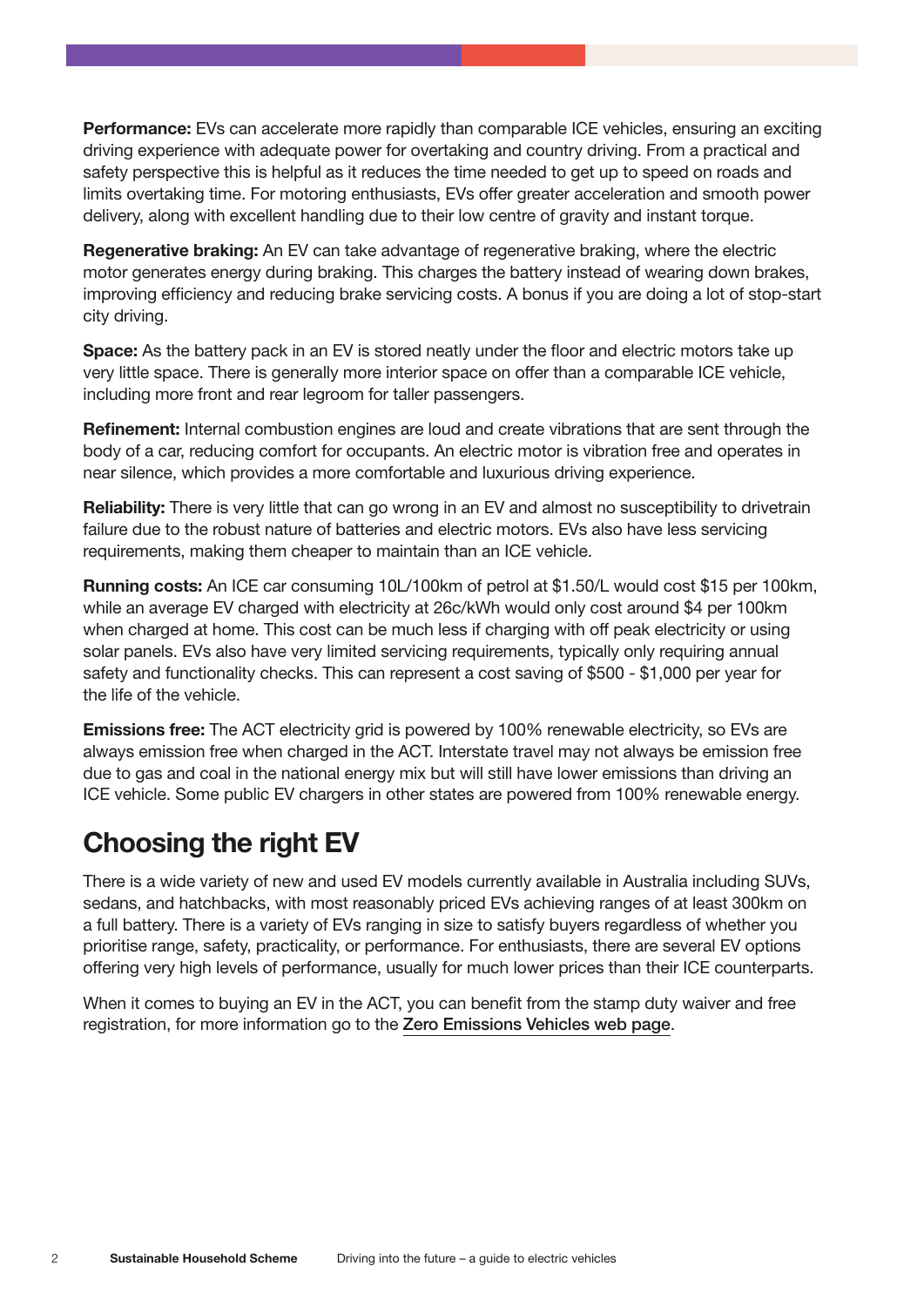#### **Charging and battery considerations**

Most lithium-ion battery chemistries have an optimal charging range to maintain the health of the battery. An EV should not have its battery excessively depleted before waiting to charge, as running it all the way down to under 20% can cause more rapid degradation of the battery. Equally, batteries should also not be charged to more than 80% or 90% for daily usage (depending on model), as regular charging to 100% can prematurely degrade the battery and reduce useable range over time.

Rather than excessively depleting the battery by driving your EV all week and letting its battery drop down, simply plug it in each day when not in use and maintain the battery near or at its manufacturer's recommended daily charge limit. You can then limit the charge of the battery to 80% of 90% (depending on manufacturer's specifications) to prevent over-charging. The exception to this is LFP (lithium iron phosphate) batteries which use a different type of lithium-ion chemistry that allows them to be charged to 100% regularly.

#### **Charging your EV at home**

The biggest difference in owning an EV is they can be charged at home or at public chargers, which can provide greater flexibility in 'refuelling' and avoids the need to visit service stations at all. Home charging speed and cost is dependent on what charging infrastructure you will use. All new electric vehicles come with a portable charging cable that can simply be plugged into a standard household wall socket. For most people installing dedicated charging infrastructure won't be required.

A standard 10A wall socket will produce 2.4 kilowatts (kW) of power and will take 15 – 30 hours to fully recharge an EV depending on battery size. A standard 10A wall socket will provide about 150km of range from 10 hours of overnight charging, so is suitable for people not regularly driving long distances. If a higher charge rate is required, other options include a faster 15A wall socket or a dedicated EV charger. A 15A wall socket upgrade will cost around \$300 and outputs 3.6kW, enough for adding about 220km from an overnight charge. Both options are adequate for most Canberra drivers who travel an average 38km a day, while still being able to easily facilitate longer drives when needed, such as weekend getaways or road trips.

If faster home charging is needed a dedicated EV charger can provide 7kW, enough to fully charge a standard EV in about 6 – 9 hours and allow for up to 500km of travel per day from an overnight charge. These chargers cost around \$2,000 - \$3,000 installed and are included as an eligible product under the Scheme. While a standard 10A or 15A socket is adequate for most daily driving needs, a 7kW dedicated EV charger upgrade is beneficial if you regularly drive long distances or have an EV with a large battery capacity. People living in apartments will need to seek permission from their body corporate to install a dedicated EV charger or utilise car park power points for charging.

## **Going further using public chargers**

For long distance driving or where home charging is not possible there are over 2,500 public charging stations across Australia found on the [PlugShare website](https://www.plugshare.com/). Most of these output between 7-22kW and many are often free or very cheap to use. When quicker charging is required, there is a growing number of fast chargers providing charge rates of 50kW – 350kW, enough to fully charge most EVs in 30 – 60 minutes. Many of these charging stations are located along highways and major roads, allowing EVs to charge for short bursts each time you take a rest stop. Not all EVs can charge at the same rate, with some only supporting 50kW fast charging, so you will need to check the maximum charging rate of your potential EV with the manufacturer or dealership.